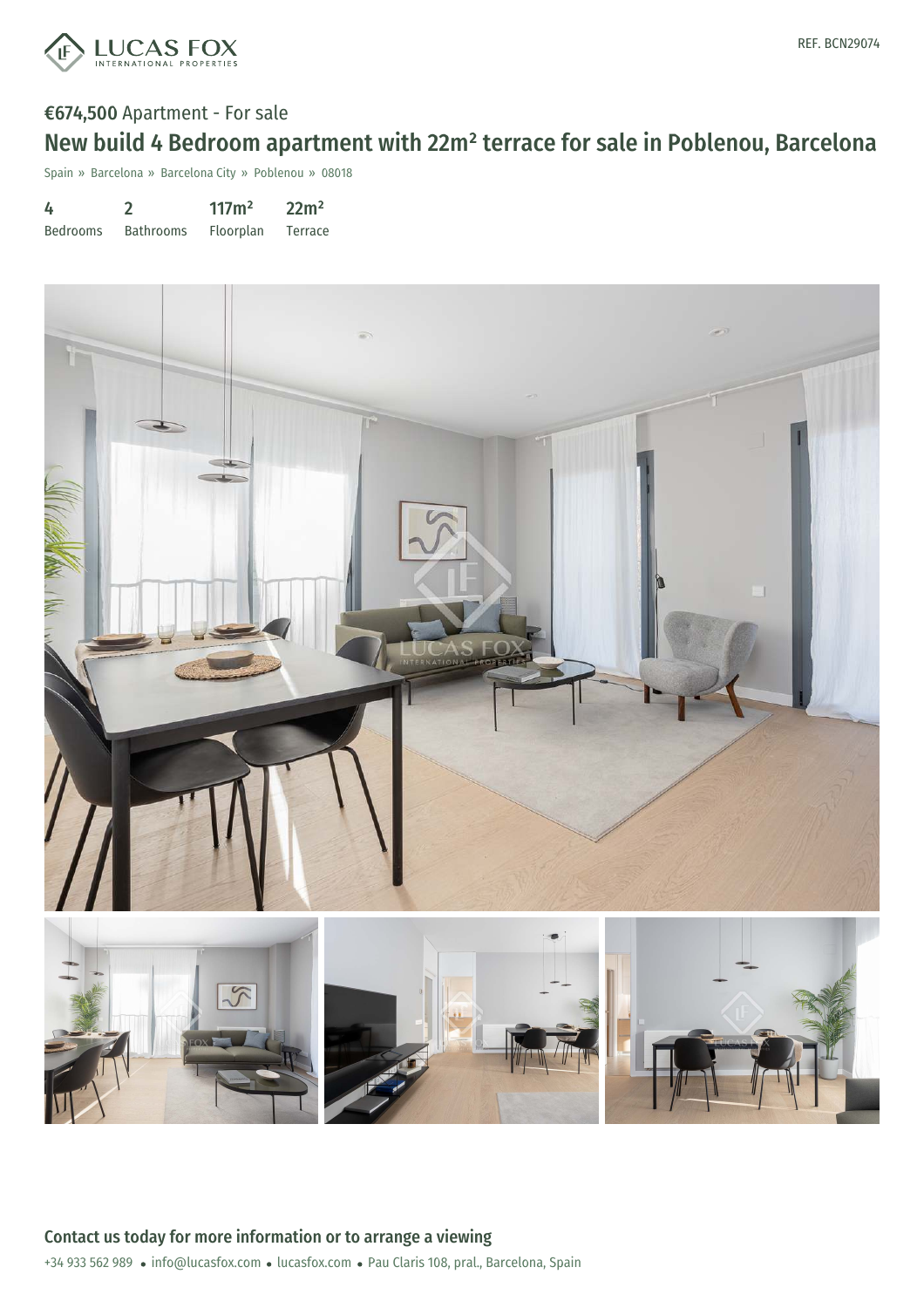

## €674,500 Apartment - For sale New build 4 Bedroom apartment with 22m² terrace for sale in Poblenou, Barcelona

Spain » Barcelona » Barcelona City » Poblenou » 08018

| 4               |                  | 117m <sup>2</sup> | 22m <sup>2</sup> |
|-----------------|------------------|-------------------|------------------|
| <b>Bedrooms</b> | <b>Bathrooms</b> | Floorplan         | Terrace          |

#### OVERVIEW

### 4 bedroom, 2 bathroom apartment with high standards and access to a terrace for sale in Vila Olímpica, Barcelona.

This 4-bedroom apartment is part of a new construction development near Plaça de les Glòries and the future Plaça de Les Arts. This development offers magnificent high-quality homes in the 22 @ district of Barcelona, in Poblenou, a quiet and modern neighborhood that has become the technological, artistic and innovative centre of Barcelona.

The apartment has 4 bedrooms and 2 bathrooms, distributed in a day and night area. As soon as we enter, we come across the night area, made up of 4 bedrooms. The master bedroom has access to a pleasant terrace and a private bathroom, and the rest (2 doubles and 1 single) share a complete bathroom. At the other end of the floor are the kitchen, living room and dining room, with access to the same terrace. It should be noted that the kitchen has a separate laundry room.

The homes have been designed with the utmost care to create modern, cozy and warm urban homes. The homes have spacious living-dining rooms, bathrooms with high quality finishes and equipped kitchens. In addition, the exterior bedrooms benefit from abundant natural light.

The floors have finishes and accessories that guarantee maximum comfort, including hot and cold air conditioning, wooden floors and solar energy. Likewise, the farm offers parking spaces available.

A great investment opportunity.



[lucasfox.com/go/bcn29074](https://www.lucasfox.com/go/bcn29074)

Swimming pool, Terrace, Lift, Natural light, Wooden flooring, Communal terrace, Parking, Air conditioning, Alarm, Double glazing, Exterior, Heating, New build, Solar panels, Transport nearby